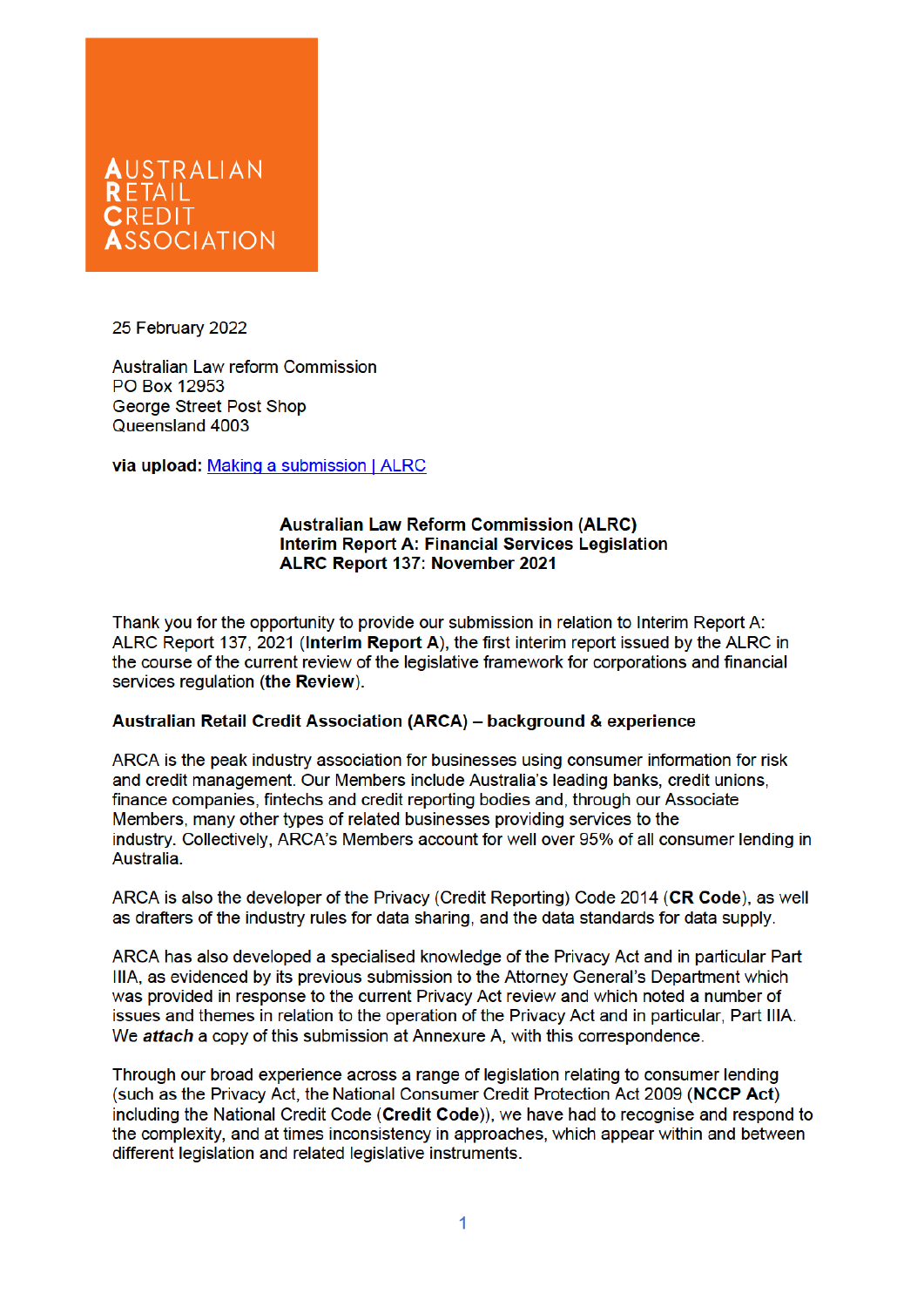It is our experience that these differences in approach and inconsistences create a number of challenges for all stakeholders (industry, consumers, financial counsellors, etc.,) including;

- creating difficulties in terms of the ability for stakeholders to understand their obligations and rights resulting in the potential for technical non-compliance with a particular set of rules or regulations.
- giving rise to differing interpretations of legal and regulatory requirements which can generate operational inconsistencies and inefficiencies, and
- the increased potential for disputes.

In light of this experience, ARCA recognises and appreciates the importance of legal and regulatory simplicity and consistency, particularly in respect of interrelated and at times, overlapping, legislative regimes such as the Privacy Act and the NCCP Act.

## **Scope of the Review and ARCA's submission**

We would like to note at the outset that ARCA welcomes and strongly supports the Review. We are of the view that the ALRC's review into the simplification of the laws that regulate financial services in Australia has the potential to greatly benefit the development, and help shape the ongoing evolution of, the Australian financial services regulatory and legal landscape.

However, having reviewed Interim Report A and the previous materials issued by the ALRC, we are concerned by the apparent limitation of the Review to incorporate consideration of the laws and regulation relating to credit reporting in Australia.

For instance, we note that page 94 of Interim Report A the ALRC has set out a financial services regulatory ecosystem map, which the ALRC describes as a "...*visualisation categorising the main sources of regulation for corporate and financial services*." Whilst this ecosystem map refers to the NCCP Act and '*other relevant Commonwealth Acts'* it does not refer to the Privacy Act and nor does it contain any reference to credit reporting.

The regulation of credit and credit reporting is an extremely important aspect of the Australian financial services regime and we strongly urge the ALRC to give consideration to those laws and regulations relating to credit and credit reporting during the course of the Review and in particular, when formulating its ultimate recommendations in the Final Report. Enhanced data exchange enables financial institutions to undertake stress testing analysis and determine their capital position on a risk-adjusted basis, improve their ability to manage credit risks and facilitate sound credit allocation decision-making. This, in turn, promotes macro-financial stability and enables a more productive allocation of resources in the economy, as well as reducing the risk of disequilibria in asset markets.

In light of the above we consider that failure to give appropriate consideration to the laws relating to the regulation of both credit and credit reporting would result in an important element of the financial services legal system being overlooked and that the consideration of these laws and regulations should be considered against those principles which the ALRC has said will guide it during the course of the Review and which are set out in the Introduction section of Interim Report A. These guiding principles include the requirement for legislation to be clear, to identify fundamental norms and to operate so as to promote meaningful compliance with sufficient legislative flexibility.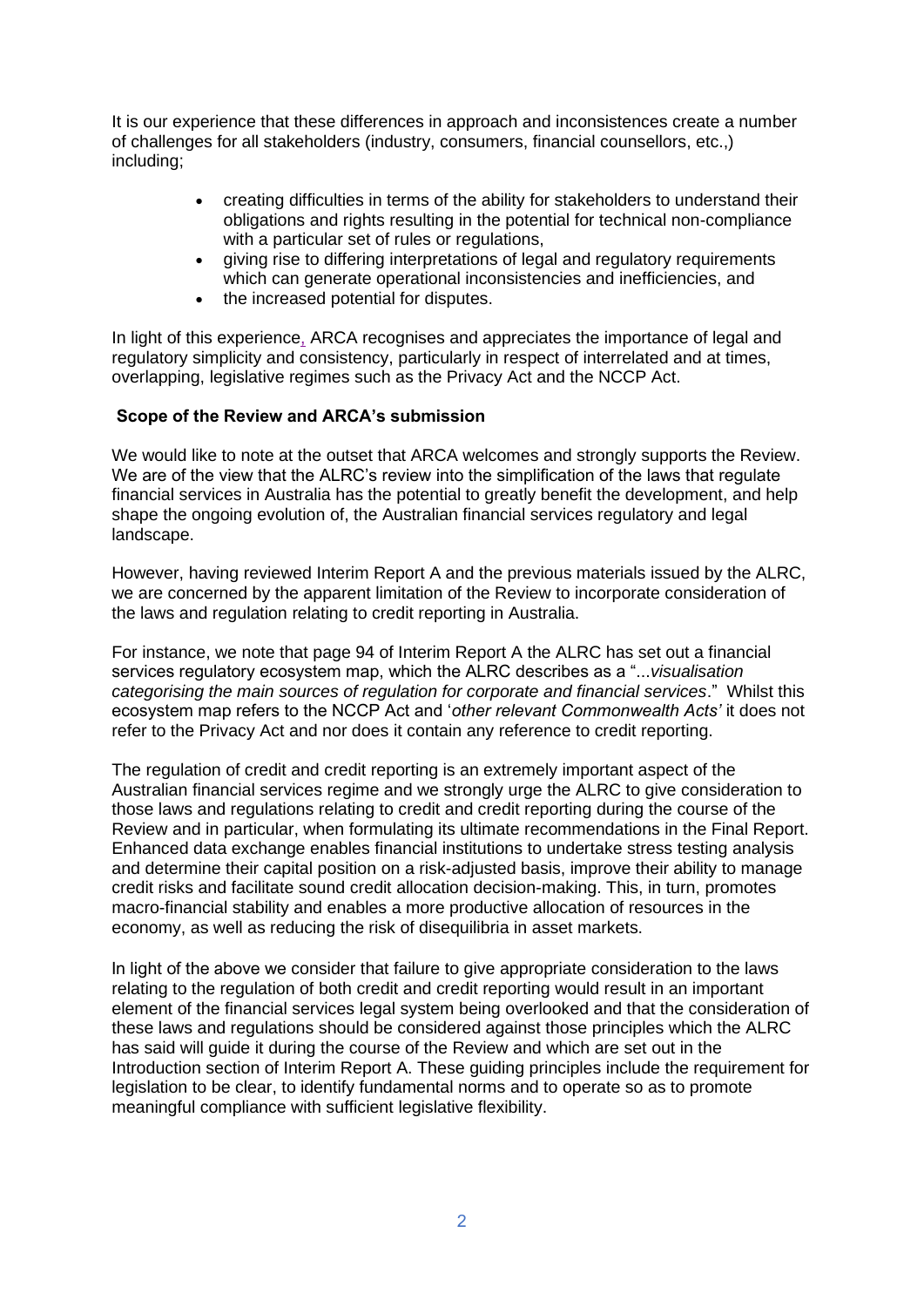We have set out below in detail under section A, a discussion of a number of issues and unintended consequences which arise in connection with, or as a result of, the current legal and regulatory landscape and which we believe could be addressed through applying the ALRC's five principles to the credit and credit reporting regulatory system. Such an approach could involve grouping together in one place (for instance, in a single piece of legislation or regulatory instrument), the high level provisions of the laws relating to credit and credit reporting, with related instruments providing clarity and operational detail so as to assist with consistency and compliance with the laws.

Further, we consider that those related instruments providing detail and operational guidance, should be contained within a format which is capable of being modified in line with changes to the credit and credit reporting landscape and which does not necessarily require the passage of laws via Federal Parliament. Such a format should ensure sufficient 'flex' so that regulation can keep pace with innovation and the development of new types of financial products and services (for instance, the introduction of Buy Now Pay Later (**BNPL**) products).

In terms of the stated scope of the Review, we note that the ALRC has advised that while chapter 7 of the Corporations Act is a key area of focus for the Review, in developing recommendations it will also consider financial services legislation and regulation not contained within the Corporations Act, but which are relevant to corporations and financial services. In this context, we note the ALRC's statement that "*The ALRC's recommendations will have implications for legislative design well beyond Chapter 7 of the Corporations Act…"*

In addition, we note that while the ALRC has specifically invited submissions in relation to the 16 proposals and 8 questions set out within Interim Report A, stakeholders are *"…also welcome to comment on other issues that they consider relevant, and that may not be addressed by particular proposals or questions."*

In light of these statements, ARCA proposes to provide its feedback and commentary under the following three categories:

- A. Financial services legislation and regulation not contained within chapter 7 of the Corporations Act, with reference to legislation and regulation predominantly relevant to the regulation of credit and the credit reporting regulatory framework.
- B. Commentary in relation to certain proposals and questions contained within Interim Report A. In particular, Recommendation 7, Recommendation 9, Recommendation 12 and proposal A6.
- C. Commentary in relation to matters which are referred to within Interim Report A but which do not fall within the stated proposals and questions.

## **A. ARCA's feedback – Financial services legislation and regulation not contained within chapter 7 of the Corporations Act**

It is our view that certain aspects of the laws surrounding the regulation of credit and credit reporting (and in particular, Part IIIA of the Privacy Act and its relationship to the NCCP Act and the Credit Code) raise a number of issues which are similar to the issues and themes being considered by the ALRC in the course of the Review and as such, are appropriate for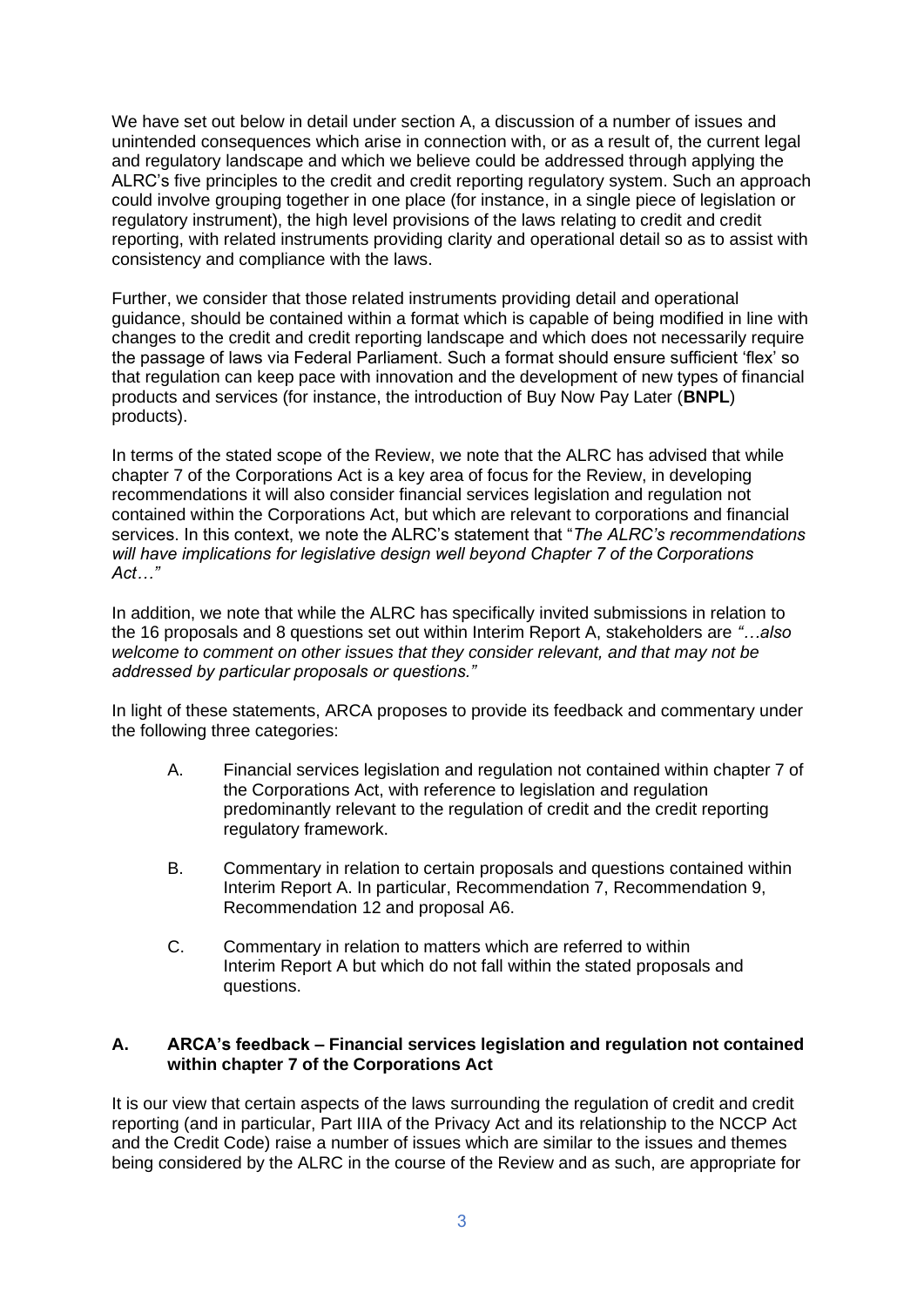noting. While not directly related to the Corporations Act, these issues demonstrate the problems caused by complex, and often inconsistent, regulatory regimes.

Specifically, it is ARCA's position that:

*i. Similar to financial services law generally, the laws surrounding the regulation of credit and credit reporting is fragmented and can be potentially difficult to navigate, with relevant parts of the law located within differing regulations, codes, statutes or instruments.* 

For example, an individual seeking to navigate the laws relating to credit reporting would (subject to the particular area or matter being considered) be required to have reference to differing laws and regulations, including provisions contained within;

- Part IIIA of the Privacy Act and the Privacy Act generally,
- the CR Code,
- the NCCP Act, including the Credit Code,
- Privacy Regulation 2013,
- documentation relevant to various legislation which is created from time to time and which amends primary legislation (for example, the National Consumer Credit Protection Amendment (Mandatory Credit Reporting and Other Measures) Act 2021, (**the Amending Act**) which amongst other outcomes, introduced the reporting of Financial Hardship Information (**FH**I) within the Australian credit reporting system).

An industry participant (as opposed to a consumer) which wants to participate in the comprehensive credit reporting regime (including that created under the mandatory CCR regime) would also need to consider the business-to-business rules and data standards under which credit reporting information is exchanged between credit providers, comprising the Principles of Reciprocity and Data Exchange and the Australian Credit Reporting Data Standards.

*ii. Key terms are defined and treated differently within legislation and between related statutes and regulations, resulting in legal uncertainty and inconsistency. For example, the definition of a 'credit contract' and the treatment of the term 'credit', differs between the Privacy Act and the NCCP. As a result of the differing definitions of credit and credit contract, various issues and potentially unintended legal consequences arise, particularly when new and emerging types of financial services products and arrangements are introduced into the community.* 

For example, under BNPL arrangements the credit provided to an individual pursuant to the arrangement is usually exempt under the NCCP Act and is therefore not subject to the requirements of that Act.

However, the definition of 'credit' at section 6M of the Privacy Act does not require the relevant contract, arrangement or understanding to be regulated by the NCCP Act. Rather, the Privacy Act adopts an expansive approach when defining 'credit', which at a high level requires there to be a contract, arrangement or understanding under which a payment obligation in respect of debt is deferred.

Accordingly, under the Privacy Act, a BNPL arrangement (which is not regulated by the NCCP Act) can be deemed to be 'credit' and therefore, capable of being the subject of credit reporting.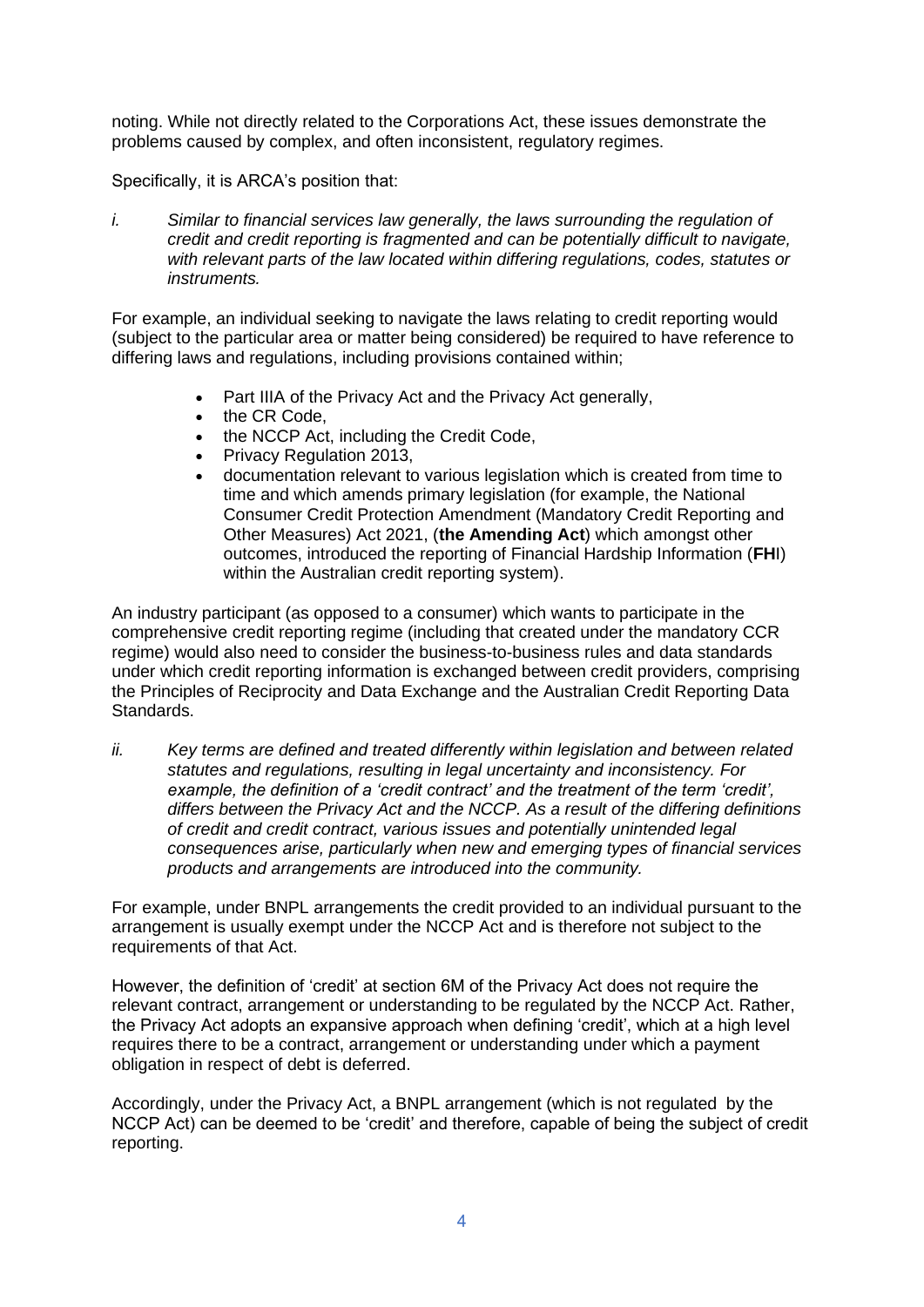We have set out below in sub-paragraph (iii) a discussion of some of the consequence which flow as a result of the differing definitions and treatment of these terms.

*iii. There are instances in which the impact of certain provisions of the NCCP Act and the Credit Code upon the operation of Part IIIA of the Privacy Act is unclear, or otherwise results in legal uncertainty or poor outcomes for stakeholders.* 

For example, the Amending act allows for the reporting of FHI in respect of a 'financial hardship arrangement' (**FHA)** made in relation to consumer credit. The new subsection 6QA(1) of the Privacy Act (as contained in the Amending Act) sets out when an FHA will exist. Relevantly, an arrangement can only exist if:

## *"…(b) the National Credit Code applies to the provision of the credit…"*

As noted earlier, BNPL arrangements are generally not provided pursuant to a credit contract to which the Credit Code applies and as such, are not capable of being the subject of the reporting of FHI, per the Privacy Act.

It is unclear if it was the intention of the legislator for BNPL arrangements to specifically be excluded from the operation of the reporting of FHI or if this is an unintended consequence arising from the differing treatments and definitions of 'credit' between the Acts. This is a particularly relevant issue for BNPL providers which are the subject of mandatory credit reporting requirements (i.e., an 'eligible licensee' as referred to in the Amending Act) and which hold an Australian Credit Licence.

For those BNPL providers which are also eligible licensees under the Amending Act, there is an obligation upon the provider to supply mandatory credit information in relation to the provision, or possible provision of consumer credit within the meaning of the Privacy Act. As such, credit provided in relation to a BNPL arrangement will be captured within the mandatory credit reporting regime and an eligible licensee will be required to report, amongst other mandatory credit information, repayment history information (**RHI**).

Whilst RHI is usually reported in relation to the repayment terms set out in the individual's contract or arrangement, the Amending Act operates so that if an FHA is in place, the eligible licensee will be required to determine RHI by reference to the monthly payment obligation as it is affected by the FHA. As noted above, BNPL arrangements are not capable of being the subject of an FHA (because the Credit Code does not apply to the provision of the credit) and as a result, RHI cannot be reported for those BNPL arrangements the subject of the hardship arrangement.

The resulting effect of the application of these differing laws can be described as follows:

- Credit providers which hold an Australian Credit License can disclose RHI for a BNPL account and eligible licensees (i.e. the major banks) must disclose RHI for those products:
- However, credit providers cannot report FHI for BNPL accounts even if they agree to an arrangement with a customer experiencing financial hardship:
- Therefore, a credit provider would report RHI that reflects the missed payments during the arrangement even if the individual was complying with the terms of the hardship arrangement (again, eligible licensees must report those missed payments regardless of the arrangement):
- For a consumer, this means that even hardship arrangements from the same credit provider but for different products may be reported differently, which is unlikely to meet consumer expectations and potentially lead to consumer confusion and complaints.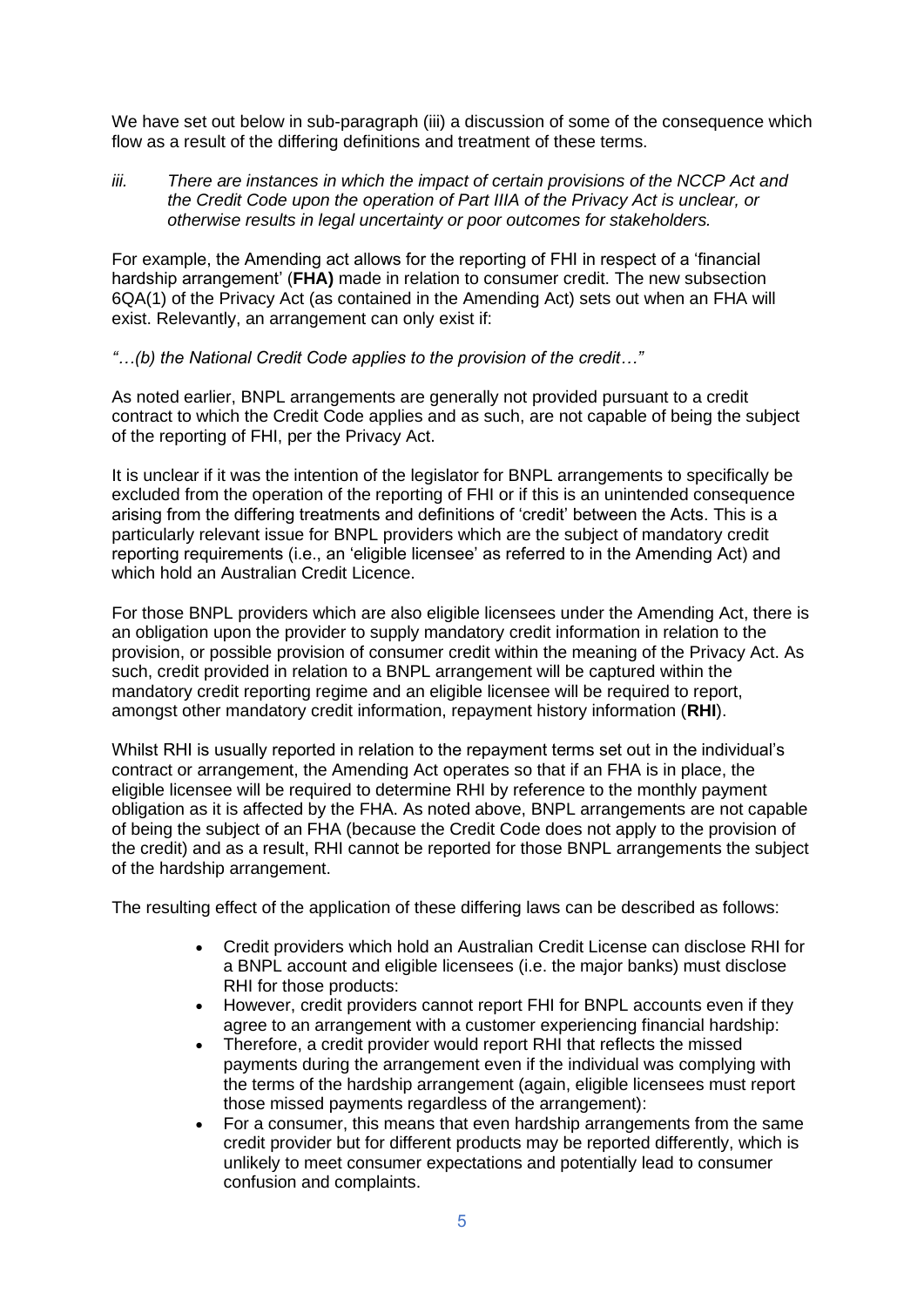This outcome appears to be directly inconsistent with the stated intent of the recent hardship reporting reforms. Without further steps being taken, this would – in relation to BNPL products – embed the poor outcomes that the Amending Act was intended to solve and we consider this is a direct result of the inconsistences in definitions within the NCCP Act and Privacy Act.

Another example of the impact provisions of the NCCP Act can have upon the operation of Part IIIA of the Privacy Act, is in relation to BNPL providers who do not hold an Australian Credit Licence. Sections 20E(4) and 21D(3)(c)(i) of the Privacy Act require a credit provider to hold an Australian Credit Licence in order to be able to disclose and access RHI (or information derived from RHI). As noted previously, BNPL arrangements and products are not regulated by the NCCP Act (including the Credit Code) and as a result a BNPL services provider which does not otherwise engage in credit activities, may not be required to hold an Australian Credit License.

Accordingly, under the Privacy Act an unlicensed BNPL provider will not be able to access and disclose RHI despite being permitted to do so otherwise under the Act. However, those BNPL providers which do hold an Australian Credit License will be able to receive and disclose RHI.

RHI is a month-by-month record of whether a consumer has met their monthly payment obligations. It is a powerful form of credit information that can have a significant impact on a consumer's credit worthiness (both positive and negative). By not being able to access or disclose RHI without a valid Australian Credit License, this provides a potential advantage to those BNPL providers who hold such a license (and a potential disadvantage to those who do not), in terms of the credit information potentially available for them to access. The same issue is likely to distort competition in the provision of credit to small businesses, as lenders who operate across both the consumer and SME markets (and hence have an Australian Credit License) have access to credit information about customers that lenders who only service SMEs cannot have.

*iv. There is potential for stakeholders to view this area of law as 'too complex' and also in need of simplification. Noting however, that the mere existence of complexity, does not if itself necessarily warrant change or amendment of the law (particularly where to do so may risk creating legal uncertainty or altering the operation of the law).* 

As noted above, we consider that there is significant merit in the ALRC ensuring that the Review includes the consideration of laws and regulation relating to credit and credit reporting and we this should include consideration in relation to the potential simplification of the Privacy legal and regulatory system.

## **B. ARCA's feedback – proposals and questions contained within Interim Report A**

We have set out below ARCA's support in relation to those Recommendations contained within Interim Report A and which we believe would be appropriate for application to the credit and credit reporting legal and regulatory system as it currently operates, and which could also assist with the re-design of this regime.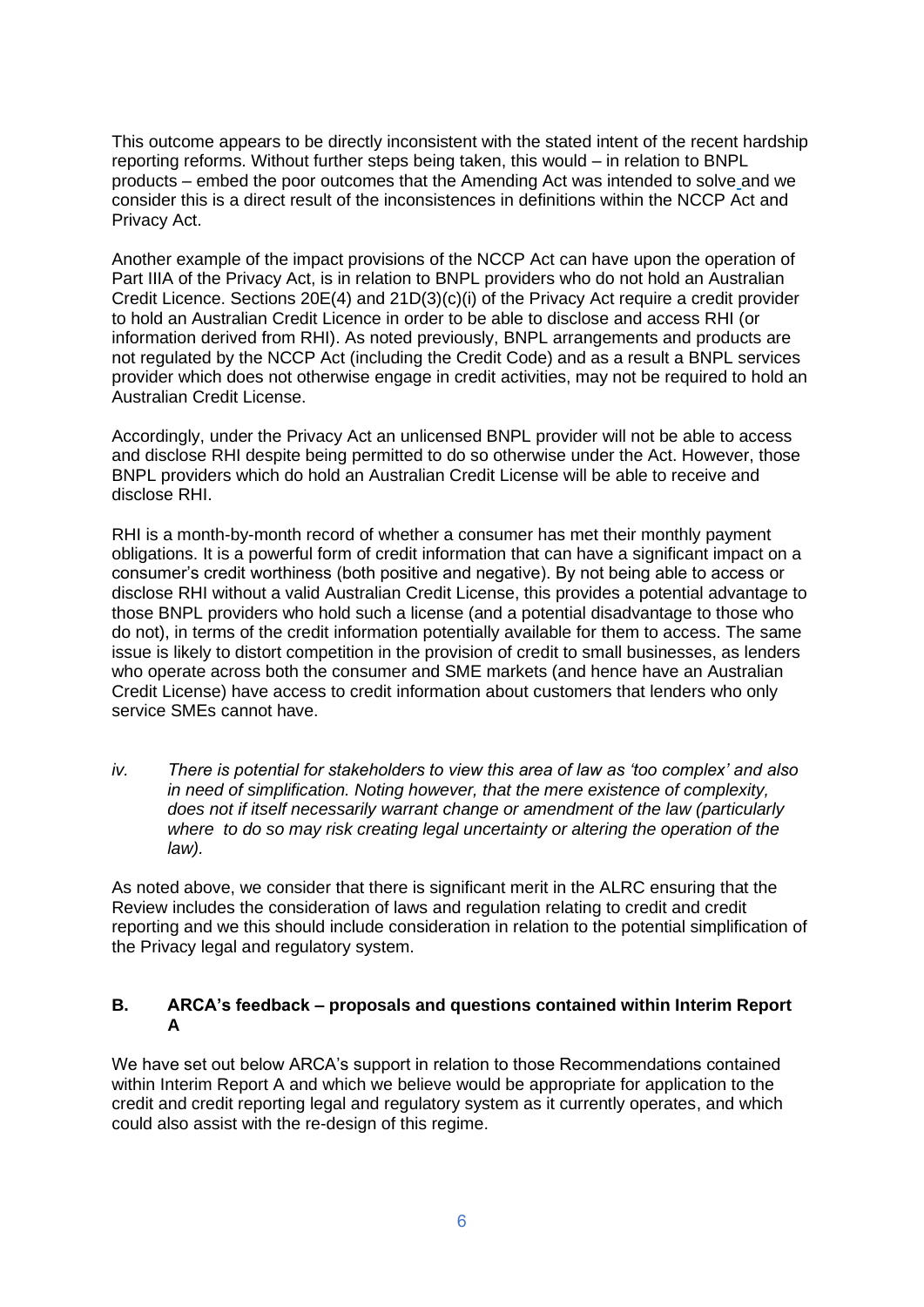*i. Recommendation 7: The Corporations Act 2001 (Cth) should be amended to include a single glossary of defined terms*

ARCA is supportive of recommendation 7 and considers that in addition to being of benefit to the Corporations Act, there would also be benefit in implementing Recommendation 7 to other Federal Legislation such as the Privacy Act.

In this respect we note that whilst Part II – Divisions 1, 2 and 3 of the Privacy Act set out a number of definitions (including general definitions and key definitions relating to credit reporting), these divisions do not contain all of the complete definitions of all defined terms which exist within the Privacy Act. Rather, there are a number of defined terms which appear within the Privacy Act and which are defined at different sections and under different headings.

ARCA considers that a single glossary of all defined terms included within the Privacy Act (which does not require the reader to refer to a separate section of the Act in order to locate the definition of a particular term), would greatly assist individuals to navigate the Privacy Act. In particular, a single glossary of all defined terms may promote a sense of certainty and clarity when interacting with the legislation, as opposed to the current state by which there is risk of key definitions being missed in the absence of a review of the entire Act. We also consider that a single glossary should include relevant terms (and their definitions) which appear within other legal or regulatory instruments, where it is appropriate to do so.

*ii. Recommendation 9: The Corporations Act should be amended so that the heading of any provision that defines one or more terms (and that does not contain substantive provisions) includes the word 'definition'.*

ARCA is supportive of recommendation 9 and again considers that in addition to being of benefit to the Corporations Act, there would also be benefit in implementing this Recommendation in respect of other Federal Legislation such as the Privacy Act. ARCA notes that there are a number of provisions within the Privacy Act which define one or more terms (and that do not contain substantive provisions) but which do not contain the word 'definition' within the heading.

By way of example, Part IIIB, division 2, section 26B of the Privacy Act contains the following definition of the term 'registered APP code';

## *26B  What is a registered APP code*

- *(1)  A registered APP code is an APP code:* 
	- *(a)  that is included on the Codes Register; and*
	- *(b)  that is in force.*
- *(2)  A registered APP code is a legislative instrument.*
- *(3)  Subsection 12(2) (retrospective application of legislative instruments) of the Legislation Act 2003 does not apply to a registered APP code.*

*Note:   An APP code cannot come into force before it is included on the Codes Register: see paragraph 26C(2)(c).*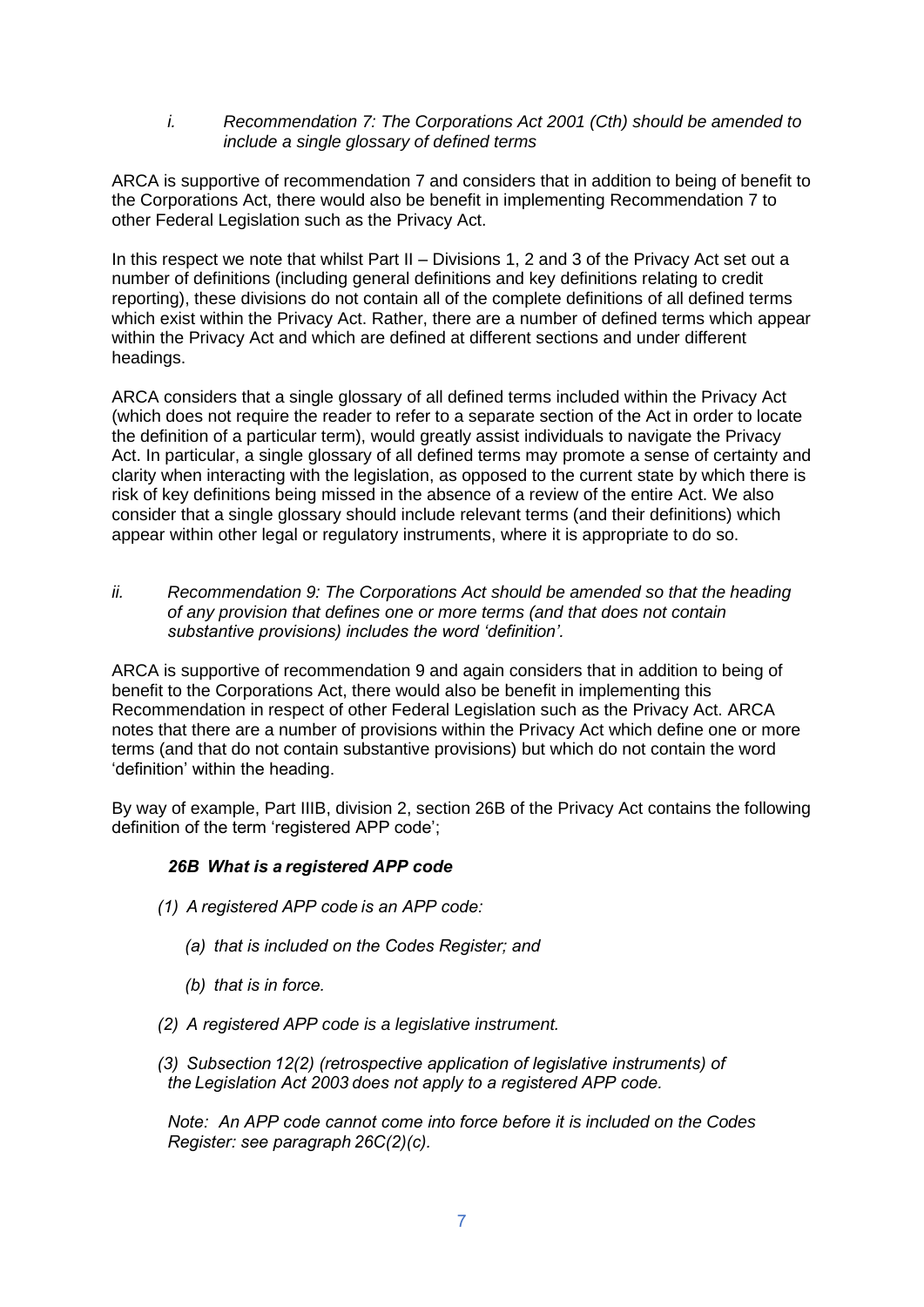Similarly, the term 'registered CR code' is also defined within the body of the Privacy Act, at Part IIIB, division 2, section 26M, titled 'What is the registered CR code';

# *26M  What is the registered CR code*

- *(1)  The registered CR code is the CR code that is included on the Codes Register.*
- *(2)  The registered CR code is a legislative instrument.*
- *(3)  Subsection 12(2) (retrospective application of legislative instruments) of the Legislation Act 2003 does not apply to the registered CR code.*

ARCA considers that both sections 26B and 26M referred to above, as well as other definitional sections of the Privacy Act, would be suitable for amendment in line with recommendation 9, so as to include the word 'definition' within the headings of these provisions

*iii. Recommendation 12: The Office of Parliamentary Counsel (Cth) should commission*  further research to improve the user-experience of the Federal Register of *Legislation*

ARCA supports recommendation 12 and considers that there is merit in the scoping of the potential to improve the user-experience of the Federal Register of Legislation.

- *iv. Proposal A6: which states that "In order to implement Proposal A3:*
	- *….*
	- *c. a definition of 'credit' that is consistent with the definition contained in the National Consumer Credit Protection Act 2009 (Cth) should be inserted in the Corporations Act 2001 (Cth) and in the Australian Securities and Investment Commission Act 2001 (Cth).*

We note that the ALRC proposes that there be a general definition of credit that is not supplemented by specific inclusions, to form part of the functional definition of 'financial product'. As referred to above at section A of this document, the consequences which may arise as a result of differing definitions of 'credit' existing within differing legislations, can be significant and lead to a range of (potentially unintended) consequences.

Whilst ARCA supports the intention to bring alignment and clarity to important terms such as 'credit' across differing Commonwealth legislation, we are of the view that any changes to the definition of 'credit' arising as a result of, or in connection with the Review, should be considered against the potential unintended consequences which may arise in connection with differing definitions of the terms 'credit' and that steps should be taken to ensure the term 'credit' is used consistently between regimes.

In particular, we consider that the ALRC should be mindful of, and ensure consistency with, the definition of 'credit' as contained in other legislative instruments such as the Privacy Act, so as to avoid legal uncertainty and/or unintended consequences.